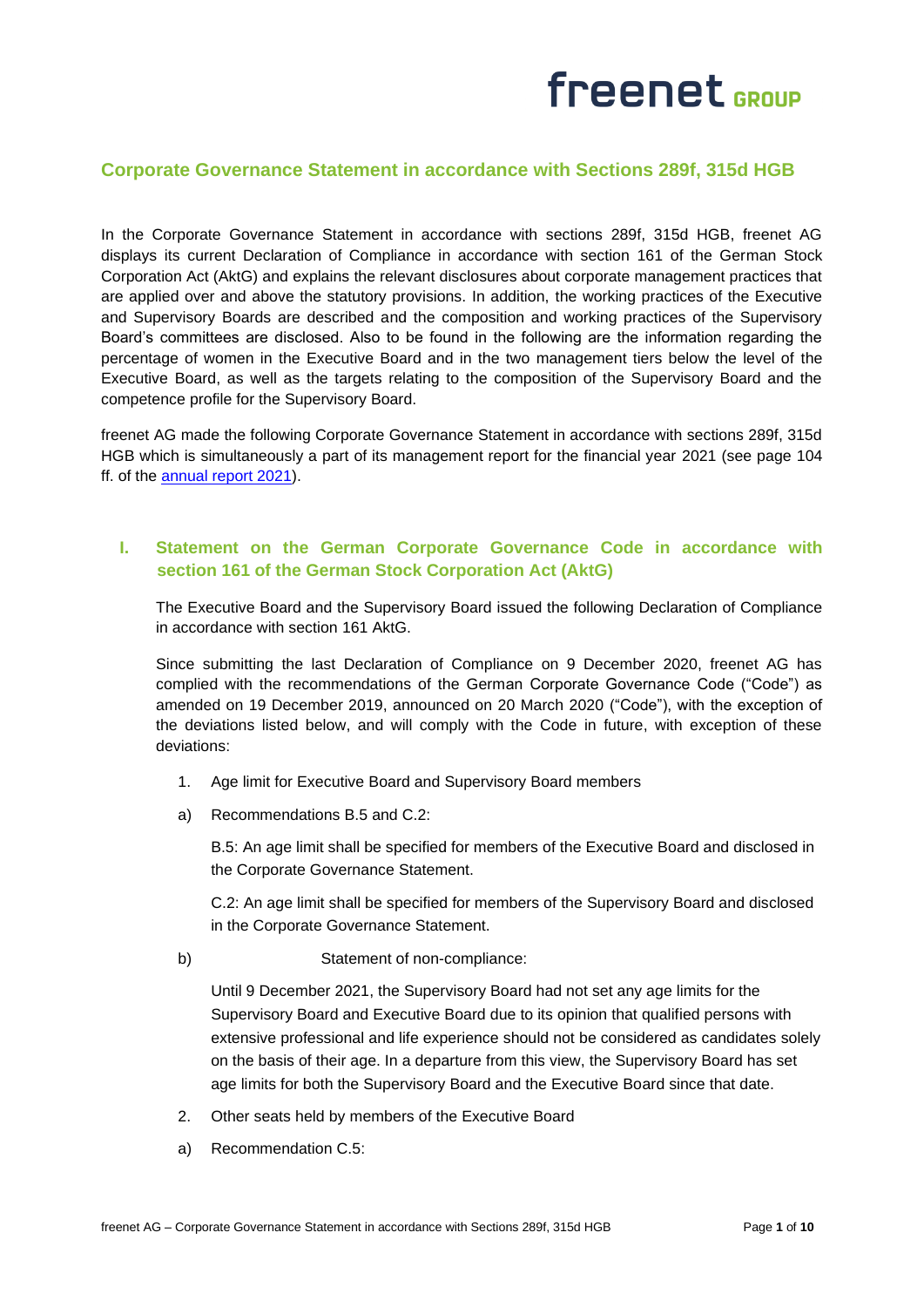Members of the Executive Board of a listed company shall not hold, in aggregate, more than two Supervisory Board seats in non-group listed companies or comparable functions, and shall not accept the chairmanship of a Supervisory Board in a non-group listed company.

b) Statement of non-compliance:

The chairman of the Executive Board, Christoph Vilanek, currently is a member of two Supervisory Boards of listed companies: CECONOMY AG, Düsseldorf, and Ströer SE & Co KGaA, Cologne, where he is also chairman of the Supervisory Board. freenet AG holds an equity interest in CECONOMY AG. freenet AG therefore has an interest in being represented on the Supervisory Board of CECONOMY AG to reflect its importance for the company.

The Supervisory Board, through the personnel committee of the Supervisory Board, has approved all of Christoph Vilanek's seats and considers the time required for the external memberships to be reasonable compared with the experience gained by the chairman of the Executive Board. This also applies to his post as chairman of Ströer SE & Co KGaA.

## **II. Remuneration report, auditor's report, remuneration system and most recent resolution concerning remuneration**

On the company's website under [Remuneration](https://www.freenet-group.de/en/investor-relations/corporate-governance/remuneration/index.html) you will find the remuneration report pursuant to Section 162 AktG for financial year 2021, the auditor's report on this remuneration report, the applicable remuneration system pursuant to Section 87a AktG, and information on the most recent resolution concerning remuneration adopted by the Annual General Meeting pursuant to Section 113 (3) Stock AktG.

### **III. Relevant disclosures on corporate government practices**

freenet AG has a compliance system that is continuously expanded and enhanced. The freenet Group's Chief Compliance Officer (CCO) reports directly to the Executive Board. He helps the Executive Board to highlight the legal requirements that are relevant for freenet AG and to implement them accordingly within the freenet Group, as well as to adapt the compliance system to changing requirements. In addition, current developments are regularly assessed on the Governance Board by the CFO together with the Chief Compliance Officer and the Head of Audit and Fraud Management and measures are derived, if necessary. The CCO also reports regularly to the Supervisory Board's audit committee. The CCO informs the Supervisory Board whenever risks arise which endanger the continued existence of the freenet Group.

The freenet Group is fully committed to upholding the prevailing laws and statutes. For the freenet Group, compliance means that statutory provisions are adhered to, the Group's own rules and in-house policies are observed and criminal acts are prevented. The company does everything it can to ensure that compliance violations, such as fraud, corruption, anti-competition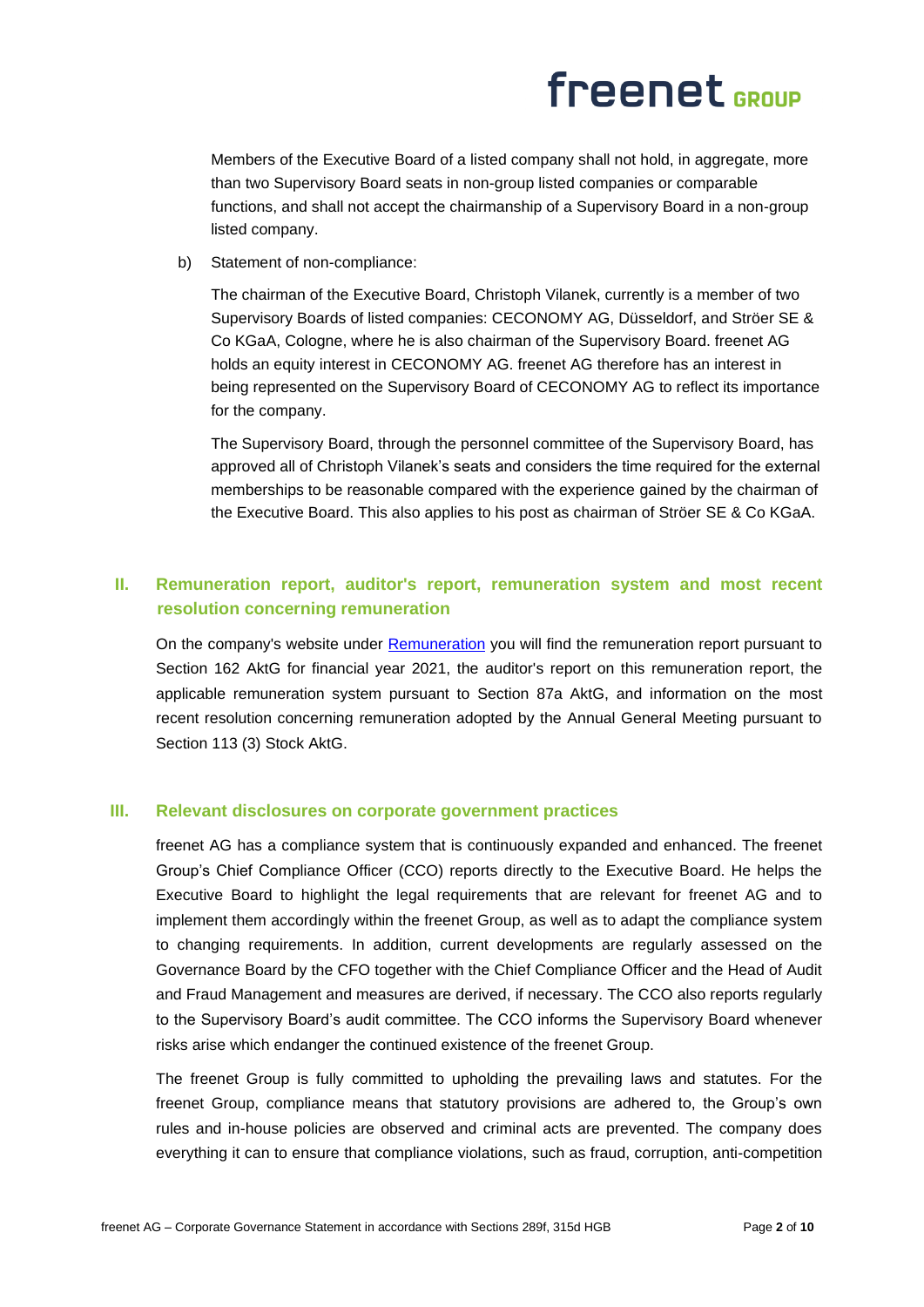practices and data privacy violations do not arise in the first place. As soon as misconduct and infringements of compliance become evident, these are brought to light and tackled decisively.

The freenet Group's managers set a good example in upholding compliance and ensure that any significant steps taken within their own fields of responsibility are in accordance with the respective statutory provisions and its own values and rules.

The compliance organisation can be approached by any contact person for advice on individual issues.

The Compliance unit has developed a whistleblower tool and implemented it within the freenet Group. It enables internal whistleblowers, franchise partners or suppliers to give tip-offs anonymously as soon as infringements of compliance come to their attention.

All tip-offs are investigated promptly as part of a transparent and accountable process in which the interests of the whistleblower, the persons affected and the company are taken into account.

The aim is to enable the company to take systematic and appropriate action immediately when compliance is violated and thereby to avert economic or reputational damage to the freenet Group and the affected stakeholders. In order to ensure the proper, swift handling of tip-offs in accordance with the whistleblower process, the freenet Group has set up a whistleblower committee. Permanent members of the whistleblower committee are the Chief Compliance Officer as well as the responsible head of Internal Auditing and the head of Fraud Management. The whistleblower committee is responsible for the operational implementation of the whistleblower process.

A centralised fraud management unit has also been set up, which in coordination with the individual fraud management functions in the specialist departments of the freenet Group, is responsible in particular for the introduction and improvement of effective preventive measures and processes for preventing damage to the freenet Group caused by fraud, and for investigating fraud.

The significance of data protection has increased continuously in recent years. The freenet Group is aware of its special responsibility with regard to the handling of the personal data of customers, suppliers, contractual partners and employees, especially given the General Data Protection Regulation (GDPR) and special regulations applying in the telecommunications sector. It is therefore important to protect this data against unauthorised access. For this reason, the Group uses modern security technologies and regularly draws the attention of its employees to this subject in order to continuously improve the overall security level and to meet the challenges posed by the growing threats.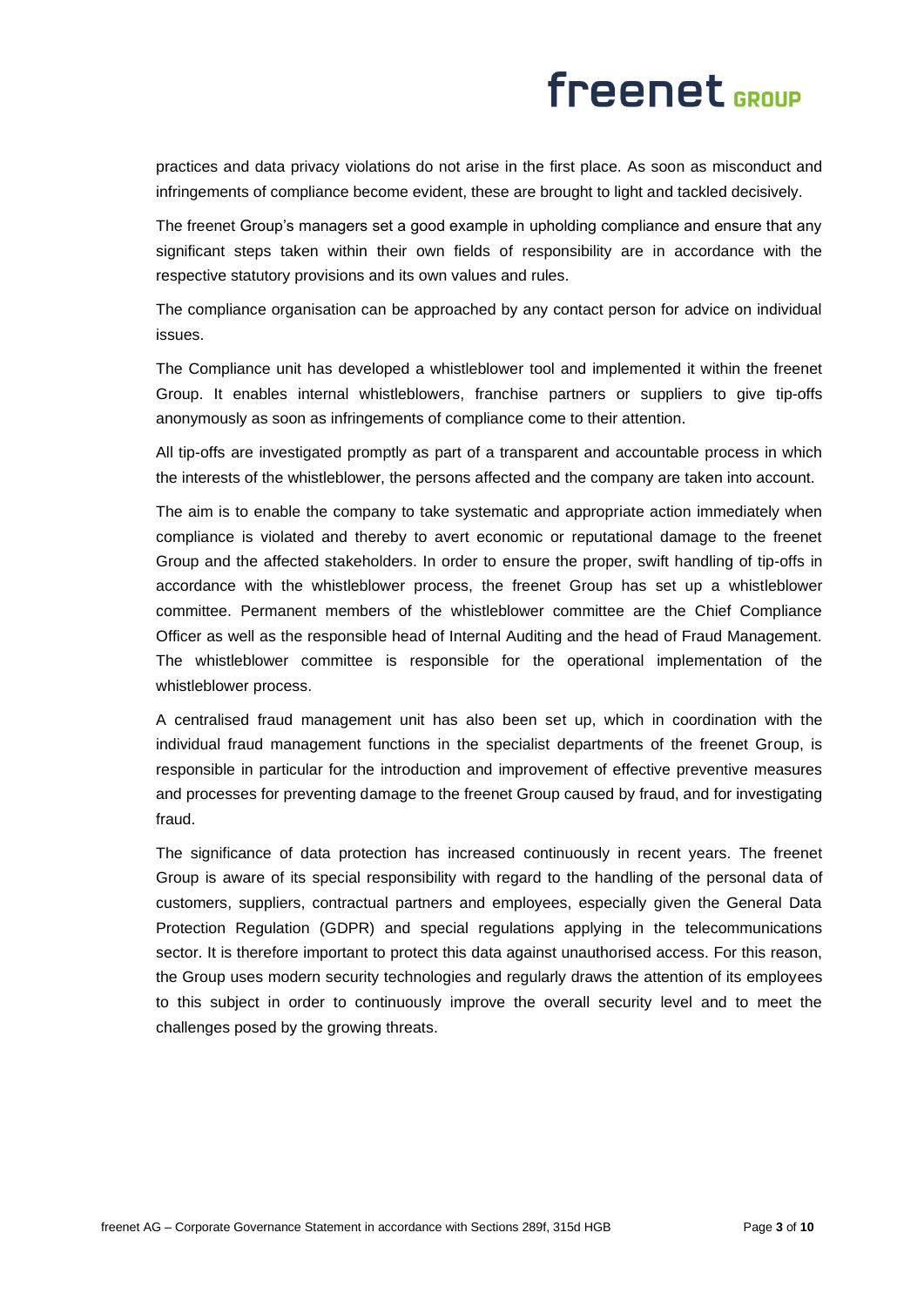### **IV. Working practices of the Executive Board and Supervisory Board**

freenet AG's Executive Board and Supervisory Board work together in a close and trusting manner in their management and supervision of the company.

It is the duty of the Executive Board, as the parent company's management body, to serve the interests of the company. It currently consists of five members. The Executive Board's work is governed by its rules of procedure. The members of the Executive Board are jointly responsible for corporate management as a whole. In other respects, each Executive Board member is responsible for their own sphere of business. The Executive Board members work together in a spirit of cooperation and inform one another about facts and developments in their respective spheres of business at regular Executive Board meetings. In addition, the Executive Board members attend regular meetings of the specialist departments. The Supervisory Board determines the areas of responsibility of the individual members of the Management Board in a schedule of responsibilities.

The Supervisory Board is convened at least twice in each calendar half-year. It generally makes its decisions at in-person or virtual meetings, but also by way of telephone conferences or by written communications. The Supervisory Board regularly advises the Executive Board when the latter is making its decisions about the company's management and also supervises its management activities. In so doing, the Executive Board includes the Supervisory Board in all decisions of a fundamental nature relating to the company's management and reports regularly about the business performance, the corporate planning, the strategic development and the situation of the company. The Supervisory Board in turn conducts a detailed examination of all deviations of business performance from the plans and targets and discusses these with the Executive Board. It also conducts detailed checks on business transactions of significance for the company on the basis of Executive Board reports, discusses them and makes decisions as and when required. Outside of the meetings, too, the Supervisory Board members were informed by the Executive Board about current business developments.

### **V. Composition and working practices of committees**

The Supervisory Board has set up five committees. These committees prepare the topics and resolutions of the Supervisory Board which are due to be discussed by the full Board and in some individual areas are authorised to make decisions in place of the full Board. The committees carry out their work in meetings requiring personal attendance. In exceptional cases, however, the meetings can also be conducted by telephone. The committees discuss the items on their agendas and make decisions concerning these if required. The committee chairpersons report on the subject matter of the committee meetings to the full Supervisory Board. With the exception of the nomination committee, all committees comprise equal numbers of shareholders' representatives and employees' representatives.

The Executive Board has not constituted any committees.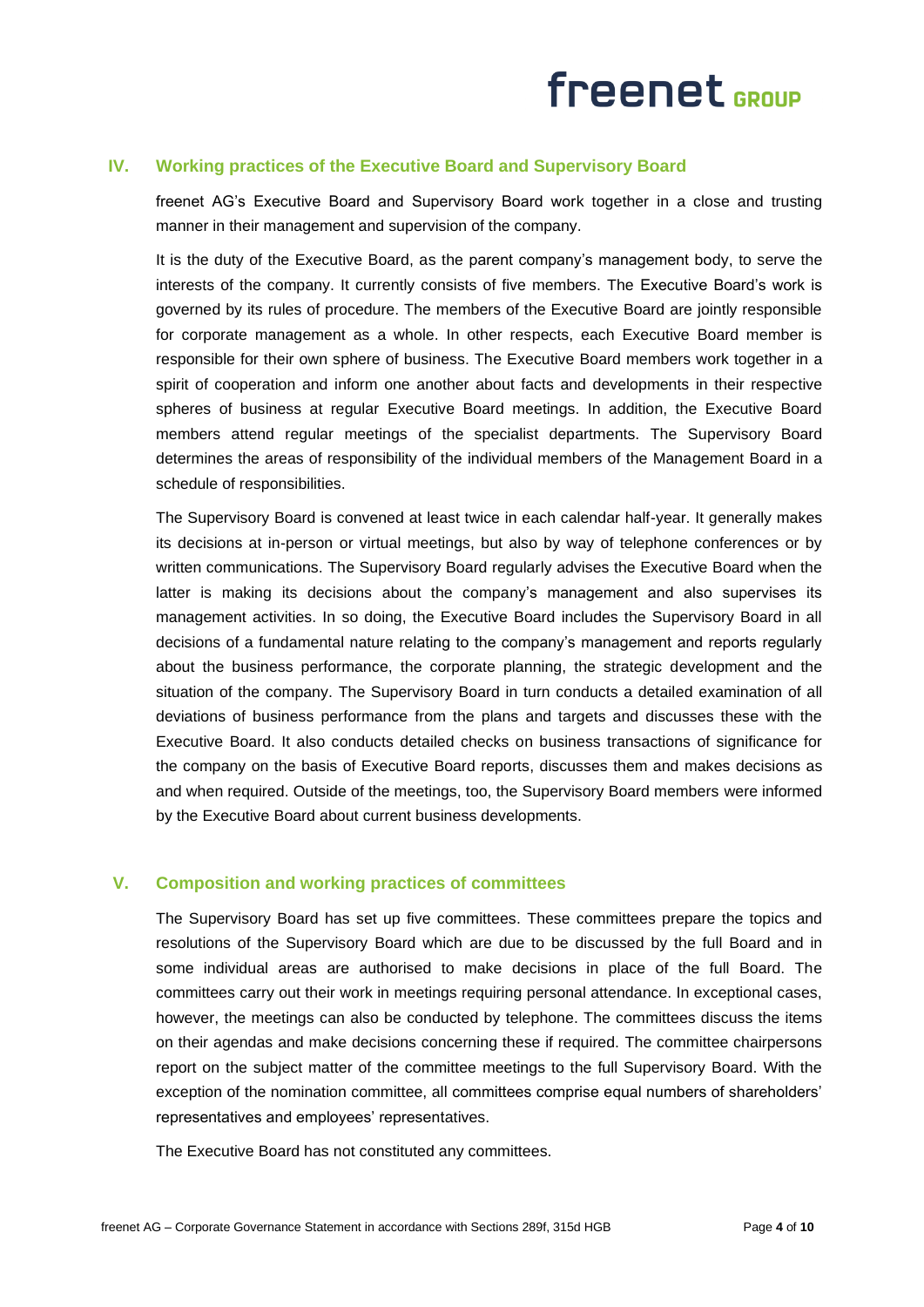#### **Steering committee**

The steering committee discusses focal topics and prepares Supervisory Board resolutions. It can take the place of the Supervisory Board, with the required approval of the Executive Board in accordance with the latter's rules of procedure, in deciding on measures and transactions of the Executive Board, insofar as the matter in question cannot be deferred and it is not possible for the Supervisory Board to make an appropriate decision within the time available.

Members: Prof. Dr Helmut Thoma (chairman), Thorsten Kraemer, Gerhard Huck, Knut Mackeprang

#### **Personnel committee**

The personnel committee prepares the Supervisory Board's personnel decisions. It submits to the Supervisory Board proposals for decisions on the Executive Board's remuneration, the remuneration system and regular review of that system. The committee makes decisions in place of the Supervisory Board – but subject to mandatory responsibilities of the Supervisory Board – on Executive Board members' business that is relevant for personnel.

Members: Prof. Dr Helmut Thoma (chairman), Sabine Christiansen, Claudia Anderleit, Knut Mackeprang

#### **Audit committee**

The audit committee concerns itself with the monitoring of the accounting process, the effectiveness of the internal control system, the risk management system and the internal auditing system, and auditing of financial statements, in the latter case especially with regard to the choice of auditor and their independence and the additional services rendered by the auditor, the awarding of the audit engagement to the auditor, the determination of key audit matters and the fee agreement. It is also responsible for approving the permissible non-audit services to be rendered by the auditor. It also concerns itself with compliance-related issues and non-financial reporting/ESG.

Members: Robert Weidinger (chairman), Marc Tüngler, Bente Brandt, Thomas Reimann

#### **Mediation committee**

The mediation committee is constituted in accordance with section 27 (3) of the German Codetermination Act (Mitbestimmungsgesetz–MitbestG) so that it can perform the task described in section 31 (3) sentence 1 MitbestG.

Members: Prof. Dr Helmut Thoma (chairman), Fränzi Kühne, Theo-Benneke Bretsch, Knut Mackeprang

#### **Nomination committee**

The nomination committee has the task of suggesting suitable candidates to the Supervisory Board for proposal to the Annual General Meeting in the run-up to new elections.

Members: Prof. Dr Helmut Thoma (chairman), Marc Tüngler, Sabine Christiansen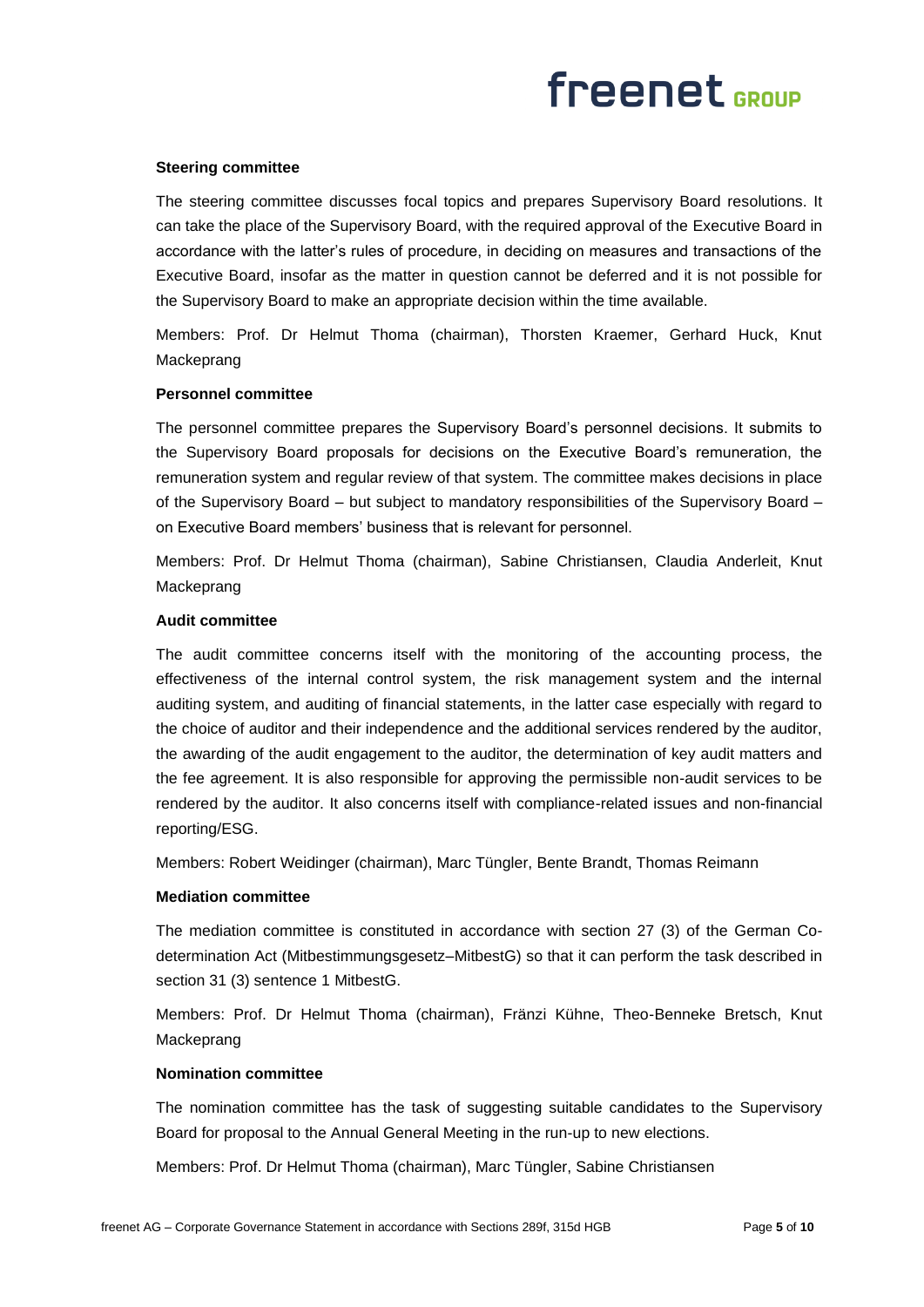**VI. Targets for the percentage of women in the Executive Board and in the two management tiers below the level of the Executive Board; disclosures on compliance with minimum percentages of women on the Supervisory Board**

#### **Executive Board**

As of 31 December 2021, there were no women on the Executive Board, only men. Although this covers the 0 per cent target for the Executive Board stipulated by the Supervisory Board for this point in time, the company will comply with the mandatory gender quota for the Executive Board next time it appoints a new member or extends the appointment of an existing member of the Executive Board. This mandatory quota states that, where the Executive Board consists of more than three people, at least one of its members must be a woman and at least one must be a man.

#### **Management tiers below the level of the Executive Board**

The targets to be achieved in the reference period by 31 December 2021 for the percentage of women on the two management tiers below the level of the Executive Board as defined by the Executive Board were achieved as follows:

#### **Target-actual comparison for share of women, 2021**

|                                         | Target for 31.12.2021 | As of 31.12.2021 |
|-----------------------------------------|-----------------------|------------------|
| Management tier 1 (division managers)   | $30\%$                | 14.3% (1 person) |
| Management tier 2 (department managers) | 30%                   | 35% (7 persons)  |

Although we were able to meet the target at the second management tier, we missed the target at the first management tier as of 31 December 2021. The low number of people at this management tier must be taken into account here, as this means the departure of any single individual from the company can cause significant proportional changes. In this specific case, although the decline in the share of women at this management tier as part of normal staff turnover due to the departure of female executives could not be rectified by the reporting date, the share of women at the first management tier had already risen to 28.6 per cent, or two out of seven people, just a month later.

The Executive Board has defined the following targets for the period until 31 December 2026 with regard to the percentage of women on the Executive Board and on the two management tiers below the level of the Executive Board: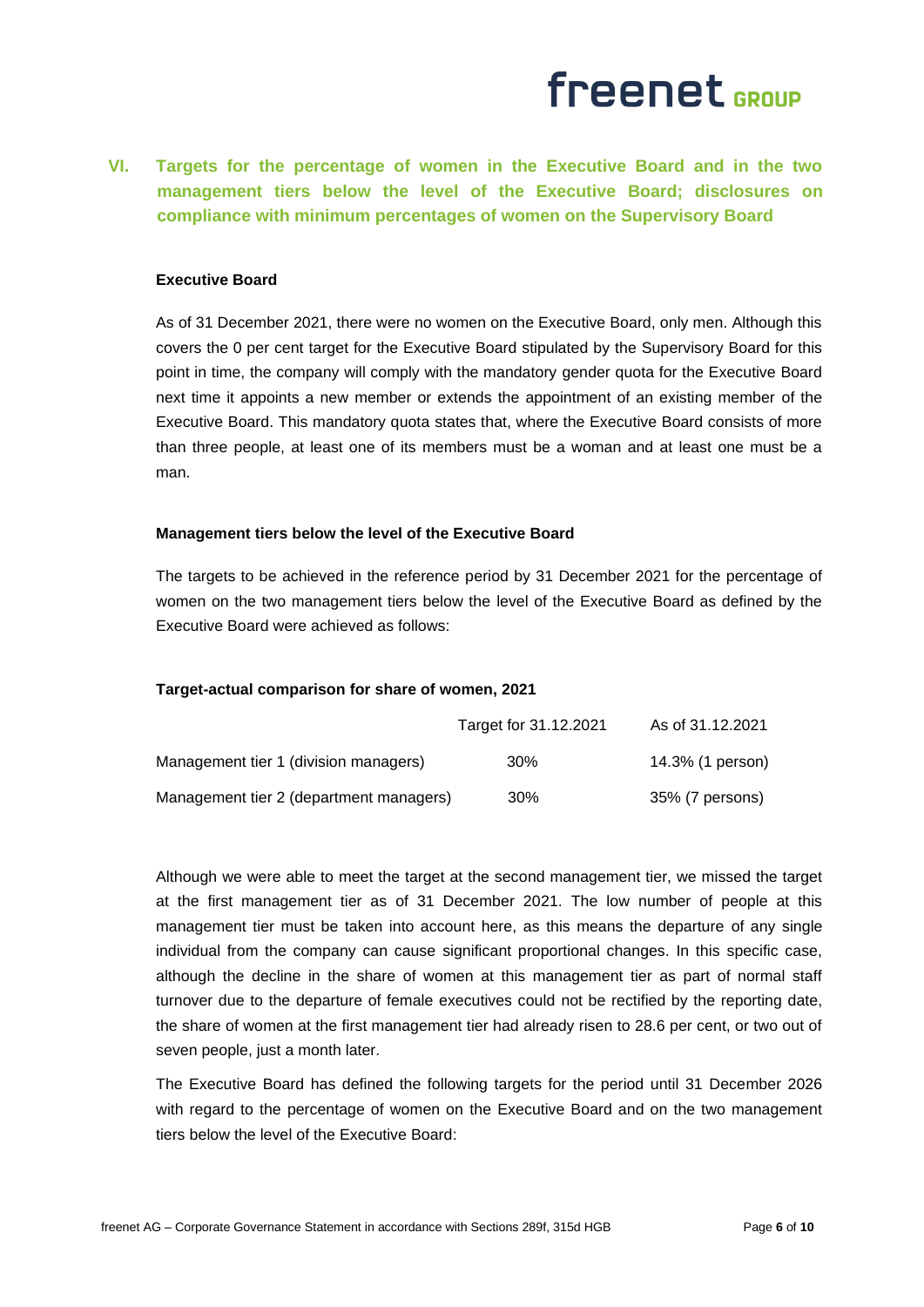#### **Target for share of women, 2026**

|                                         | Target for 31 December 2026 |
|-----------------------------------------|-----------------------------|
| Management tier 1 (division managers)   | 25% or at least 2 persons   |
| Management tier 2 (department managers) | 30% or at least 6 persons   |

#### **Supervisory Board**

In the period under review, the percentages of men and women on the Supervisory Board complied with the legal requirement of a minimum percentage of 30 per cent.

## **VII. Disclosures on the diversity policy for the Supervisory Board and Executive Board**

### **Targets for the composition, competence profile and diversity policy of the Supervisory Board**

The Supervisory Board set the following targets for its composition and competence profile:

"The composition of the Supervisory Board should ensure that the Supervisory Board can provide the Executive Board with qualified supervision and advice. With this in mind, it is helpful to have a complementary mix of members from different personal and professional backgrounds, ages and genders."

#### **Competence profile**

The candidates proposed for election to the Supervisory Board should be able to use their knowledge, competences and experience to fulfil the role of a Supervisory Board member in a listed company and maintain the public reputation of the freenet Group. As a result, particular attention should be paid to the personality, integrity, commitment and professionalism of the individuals proposed for election.

Members of the Supervisory Board should be collectively familiar with the sector in which the company operates. The Supervisory Board should therefore contain knowledge and experience of freenet's key business areas, most notably telecommunications, TV and media.

In addition, all knowledge and experience considered to be essential to the freenet Group's activities should be represented on the Supervisory Board as a whole. This includes knowledge and experience in the areas of information technology, digitalisation with a focus on artificial intelligence and big data, marketing, sales and retail, purchasing and supply chain, customer service and management, law and regulation, compliance, data protection and security, human resources and sustainability as well as corporate communications and external and political relations.

At least one member of the Supervisory Board must have accounting expertise, while at least one further member must have expert knowledge of the auditing of financial statements. In particular, the Supervisory Board should also contain individuals with experience of leading a company of a similar size to the freenet Group by holding a senior position or serving as a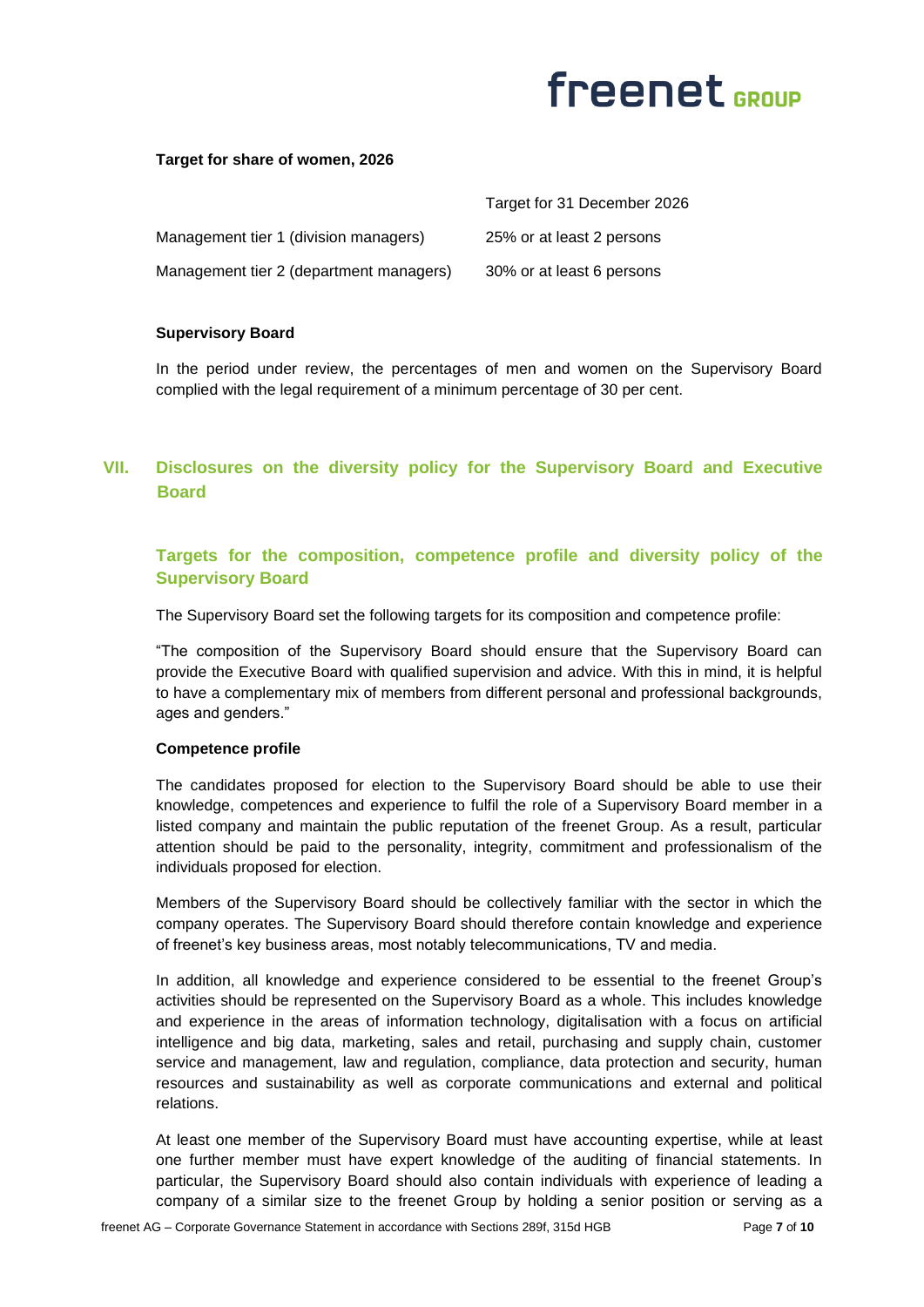member of a Supervisory Board or comparable body. When preparing to appoint a new member, it is important to check which areas of desirable knowledge need to be strengthened on the Supervisory Board.

#### **Diversity**

Care should be taken to ensure sufficient diversity in the composition of the Supervisory Board. In addition to the appropriate representation of women, this also includes diversity with regard to cultural origin as well as differences in educational and professional background, experience and ways of thinking. When reviewing potential candidates to replace or newly appoint Supervisory Board positions as they become vacant, diversity should be considered appropriately at an early stage in the selection process. According to the Stock Corporation Act (AktG), at least 30 per cent of the Supervisory Board's members must be female and at least 30 per cent should be male. The Supervisory Board naturally strives to ensure the equal participation of women and men in accordance with legal requirements when determining its composition.

#### **Independence**

The Supervisory Board should consist of an appropriate number of independent members. Material conflicts of interest and those that are more than temporary in nature, such as those arising from positions on executive bodies or consulting roles with key competitors, are to be avoided. Based on the premise that the independence of employee representatives is defined fundamentally differently in various ways, employee representatives should be disregarded when considering the appropriateness of the number of independent Supervisory Board members. As a result, the Supervisory Board as a whole should include at least four employee representatives who are independent in accordance with the German Corporate Governance Code. No more than two former members of the Executive Board of freenet AG may hold seats on the Supervisory Board. Former members of the Executive Board should be elected to the Supervisory Board no earlier than two years after the end of their appointment.

#### **Availability**

Supervisory Board members should have sufficient time to fulfil their mandate to ensure that they can do so with due regularity and care.

#### **Age limit and length of service**

In accordance with the age limit set out by the Supervisory Board in its rules of procedure, only individuals up to the age of 70 should generally be proposed for election as members of the Supervisory Board. When an individual is nominated, the nomination should take into account the maximum length of service on the Supervisory Board of 12 years as defined by the Supervisory Board. It is considered helpful for different age groups to be represented on the Supervisory Board.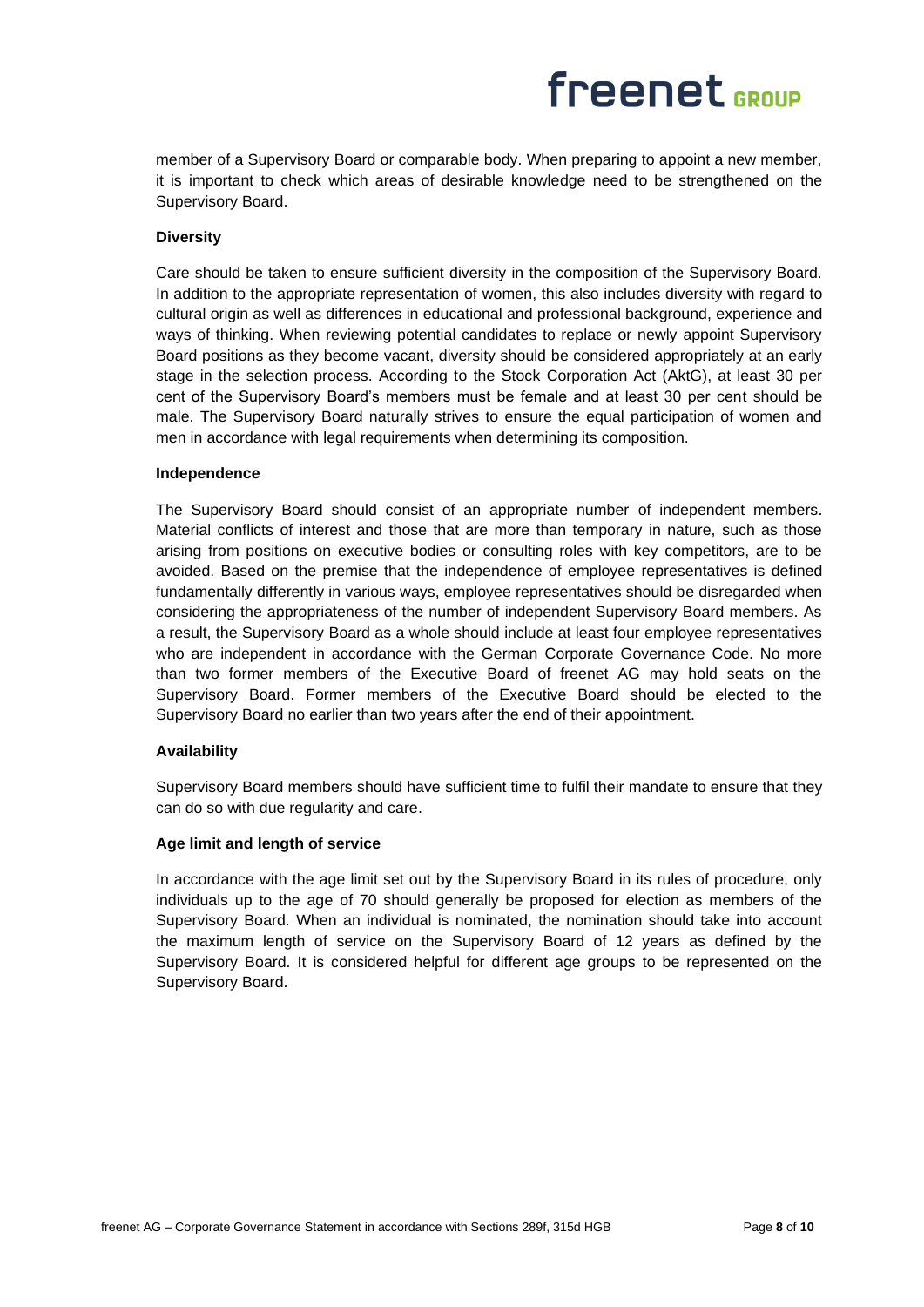## freenet GROUP

### **Implementing the targets for the composition of the Supervisory Board, including skills profile and diversity policy; independent members of the Supervisory Board**

The Supervisory Board and the nomination committee of the Supervisory Board incorporate the composition targets and the requirements set out in the diversity policy when carrying out the selection process and nominating candidates for the Supervisory Board. Most recently, the Supervisory Board intended to take these targets, including the competence profile, into account when proposing candidates for shareholder representative to the 2022 Annual General Meeting. To allow these competences to be assessed and compared against the targets, the candidates' CVs will be published on freenet AG's website ahead of the Annual General Meeting.

The current composition of the Supervisory Board meets the composition targets and fulfils the skills profile and diversity policy. The members of the Supervisory Board have the professional and personal qualifications considered necessary. They are collectively familiar with the sector in which the company operates and have knowledge, skills and experience that is vital for the freenet Group. The Supervisory Board gives appropriate consideration to diversity. During the 2021 financial year, the Supervisory Board had four female members: two shareholder representatives and two further members on the employer's side. This means the share of women on the Supervisory Board is 33 per cent. The Supervisory Board also has an appropriate number of independent members. According to the Supervisory Board's assessment, all six shareholder representatives are currently independent in accordance with the German Corporate Governance Code. The age limit and maximum length of service on the Supervisory Board of 12 years at the time of election will be taken into account from the 2022 Annual General Meeting.

Members of the Supervisory Board evaluate compliance with the competence profile based on a self-assessment relating to the individual members and the Supervisory Board as a whole.

### **Targets for the composition, diversity policy and long-term succession planning of the Executive Board**

Targets for the composition of the Executive Board are partly derived from the mandatory gender quota, which states that the Executive Board must contain at least one woman and at least one man if it consists of more than three people. This provision will be observed from the next new appointment or extension of the existing appointment of an Executive Board member. The Supervisory Board also stipulated the age limit for Executive Board members of 63 years old at the time of their appointment. When selecting individuals for the Executive Board, the Supervisory Board ensures that the Executive Board has all of the knowledge and experience deemed essential for the activities of freenet AG. It is not currently necessary for the company to follow any other fundamental requirements concerning the composition of the Executive Board as part of a formalised diversity policy.

The personnel committee of the Supervisory Board, which is responsible for making preparations for Executive Board appointments, also oversees long-term succession planning for the Executive Board. This is done regularly when making new appointments or extending existing Executive Board appointments. The committee regularly reviews whether there is reason to give particular consideration to long-term succession planning and consults the chairman of the Executive Board as required. The chairman of the Supervisory Board also communicates regularly with the chairman of the Executive Board about succession options in good time prior to the expiration of Executive Board appointments.